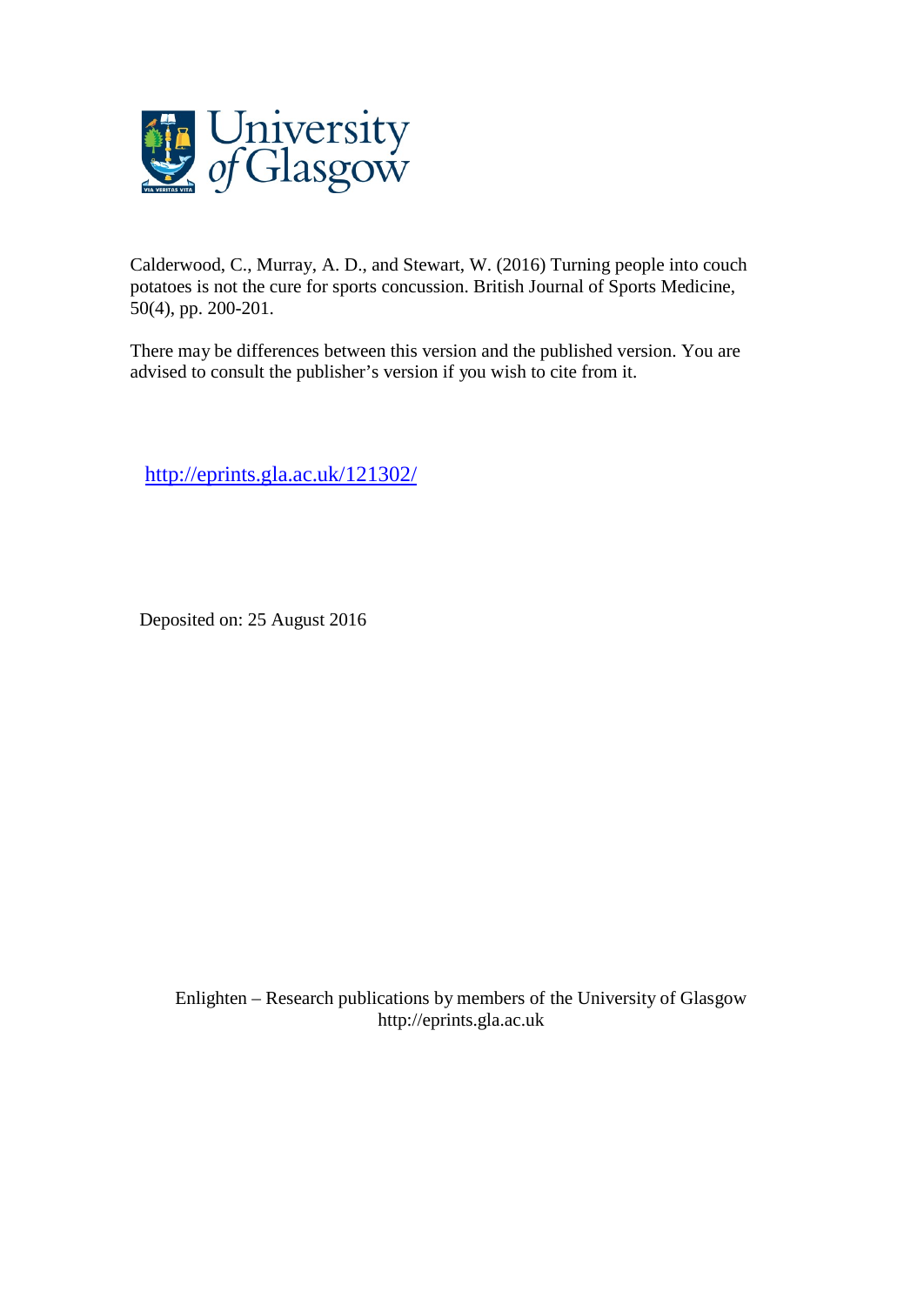# **Turning people into couch potatoes is not the cure for sports concussion**

Catherine Calderwood<sup>1</sup>, Andrew Duncan Murray<sup>2</sup>, William Stewart<sup>3,4</sup>

- 1. Chief Medical Officer, Scottish Government
- 2. Sports and Exercise, University of Edinburgh
- 3. University of Glasgow, Glasgow G12 8QQ, UK

4. Department of Neuropathology, Queen Elizabeth University Hospital, Glasgow G51 4TF, UK

| Correspondence: | Dr William Stewart, MBChB, Ph.D, FRCPath. |  |  |  |  |
|-----------------|-------------------------------------------|--|--|--|--|
|                 | Department of Neuropathology              |  |  |  |  |
|                 | Queen Elizabeth University Hospital       |  |  |  |  |
|                 | 1345 Govan Rd                             |  |  |  |  |
|                 | Glasgow G51 4TF, UK.                      |  |  |  |  |
| Email:          | William.Stewart@glasgow.ac.uk             |  |  |  |  |
| Tel:            | +44 (0)141 354 9535                       |  |  |  |  |
| Twitter:        | @WillStewNeuro                            |  |  |  |  |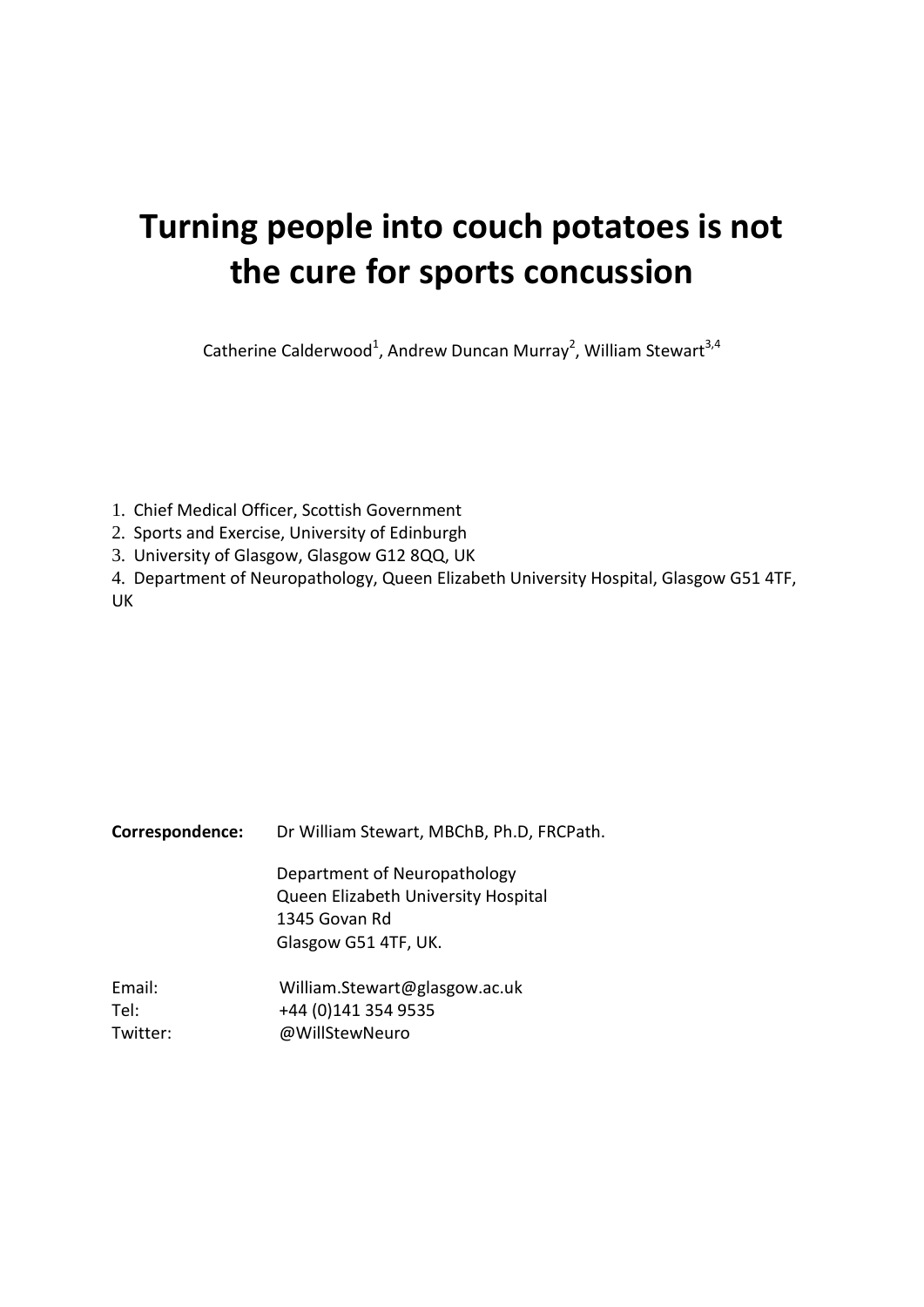#### **Introduction**

In little more than a decade, concussion has become one of the biggest issues taxing modern sport. Incidents of apparently concussed athletes in football's World Cup and in recent Six Nations' rugby matches have generated unparalleled column inches in the press, comment on social media and challenging review articles[1]; the clear suggestion is that something is wrong in sport, and young brains are at risk. With the Rugby World Cup on the horizon, yet more scrutiny of further high profile incidents is inevitable. In the United States, heightened anxiety over sports concussion has caused participation levels to fall. Similar reactions are likely to follow in other countries.

Is this reaction justified? What is the risk of losing the proven benefits of participation in sport compared with the risks of sports concussion?

#### **Immediate and late complications of concussion**

Concussions are common in contact sports. Data in rugby union suggest approximately one player per match at community level will sustain a head injury requiring medical attention[2], with around 1 concussion in every 2.5 matches at the elite level[3]. Symptoms vary, and may include headache, visual disturbance and seizure. Importantly, loss of consciousness occurs in only a minority of concussions, perhaps as low as 10%[4]. Concussed athletes remaining on the field perform poorly, are at increased risk of further injury, and are susceptible to the rare but catastrophic complication 'second impact syndrome', a pathology virtually exclusive to adolescents[5].

There is now recognition of longer term health consequences linked to concussion, specifically a form of neurodegenerative disease known as chronic traumatic encephalopathy (CTE). Originally thought exclusive to former boxers, hence formerly termed 'dementia pugilistica', more recently CTE has been reported in retired athletes from a range of sports[6], including a single case in a former rugby union player[7]. To date, no clinical diagnostic criteria for CTE have been established; detailed neuropathological examination at autopsy remains the only means to confirm the diagnosis[6].

### **Talk of consensus, but failed delivery**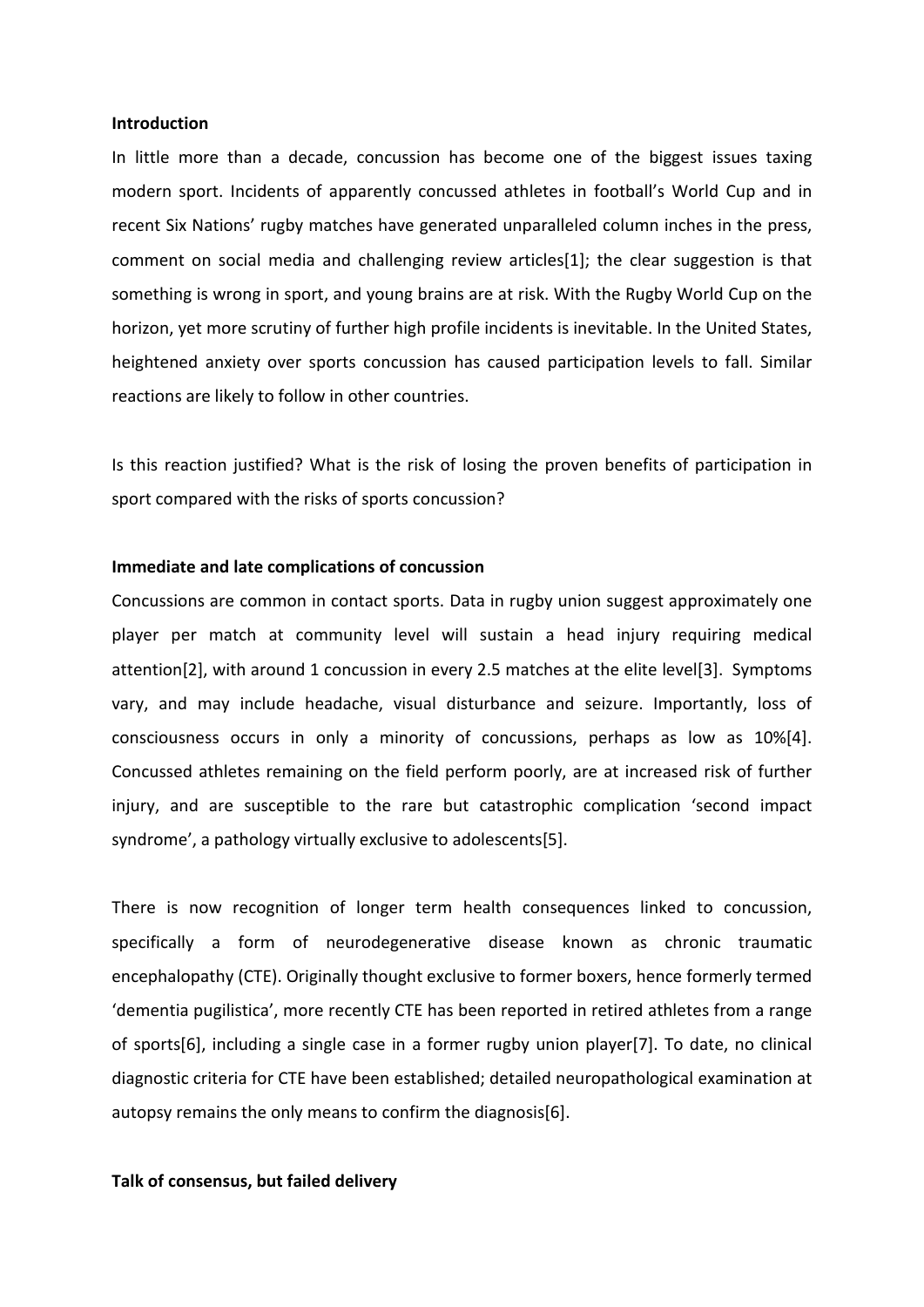The increasing awareness of the health issues associated with sports concussion has led to a number of initiatives to improve concussion management, the intent being to minimise risk of morbidity while maintaining high levels of participation. Most recognisable among these initiatives are the quadrennial Concussion In Sport Group consensus meetings and statements. The most recent consensus statement, the 'Zurich Consensus' was published in 2013[4], with the next such meeting due to be held in Berlin on October 26-29, 2016(anticipated April 2017 publication in BJSM and other journals). The influence of this consensus statement can be measured by a brief review of the concussion polices of various sports organisations, which often observe early in the draft that their protocols are '*in line with the Zurich Consensus Statement'*.

However, closer examination of the concussion protocols across sport reveals that, while 'in line with Zurich', details on management vary considerably both between and within sports. Further, in many instances an individual sport's concussion management policy appears directed purely at elite level participants, and overlooks the overwhelming majority participating at grass roots or amateur level. One notable exception in global sports is World Rugby and its acknowledged development of specific concussion management protocols targeted to each level of the game from grass roots to elite.

## **Consensus in practice**

While the nature of elite sport is such that any change in side-line medical management policy requires inevitable and lengthy review, at grass roots level there should be no question that concussion management should be common across all sports. At this level, without pitch-side Sports and Exercise Medicine Specialists and likely no health professionals at all, the core message is **'if in doubt, sit them out'**.

Recognising this, in Scotland a multi-sector, multi-agency, multi-sport group joined to draft a single set of universal guidelines for concussion recognition and management at grass roots level, for all sports and activities. This landmark collaborative document was endorsed by the multiple associations and institutions representing over 50 sports in Scotland and the Scottish Government. The document guides concussion management across all sports, and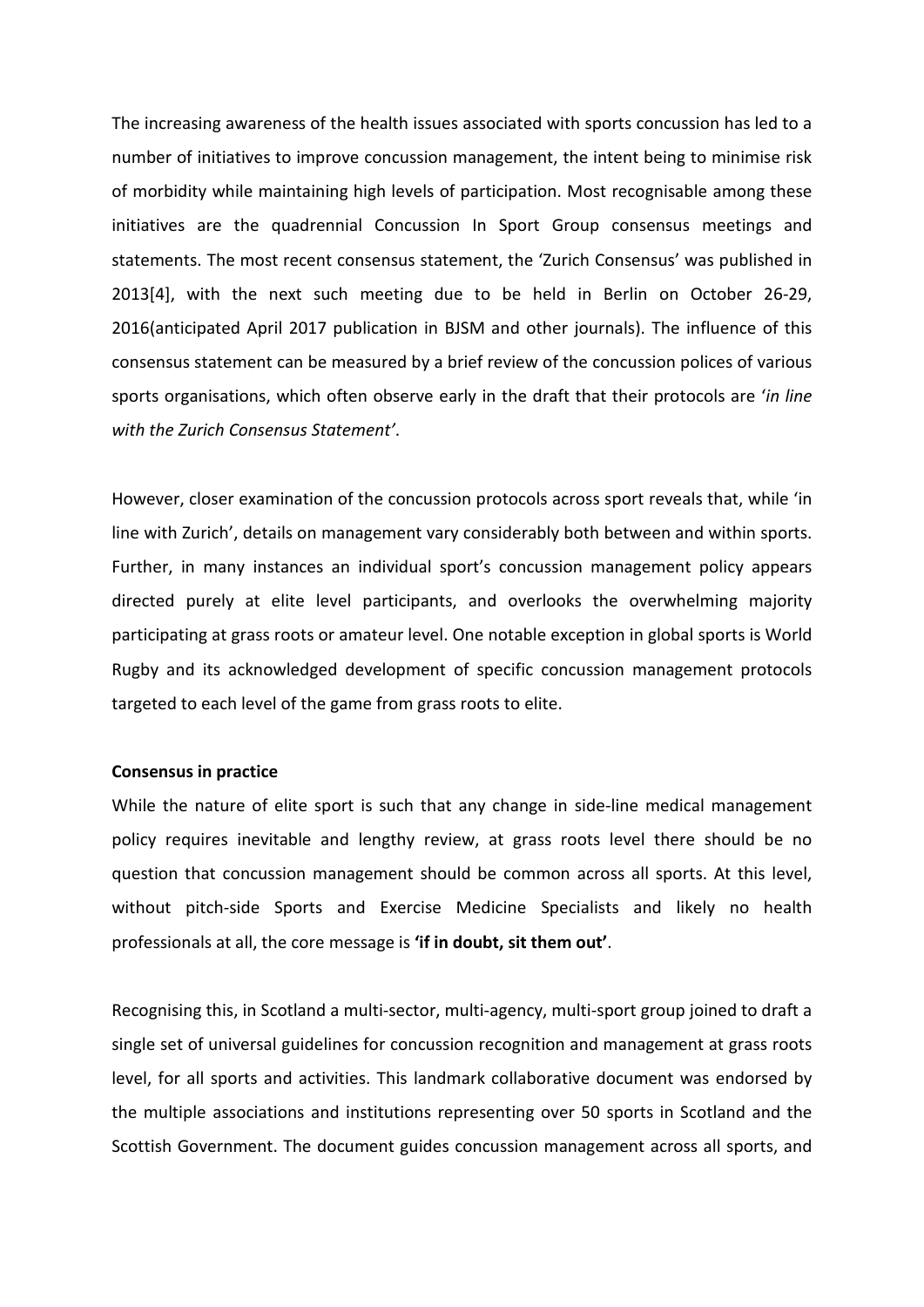spells out a graduated return to play protocol (Table 1; Scottish Concussion Guidance – online supplementary).

#### **Recognising and managing risk promotes engagement**

With an estimated annual healthcare cost of £7.4 billion in the UK attributable to physical inactivity[8], regular participation in sport must be promoted. Although not everyone will win an Olympic gold, everyone can win through sport, which improves health and wellbeing, yielding benefits to at least 40 chronic diseases. However, these unquestioned benefits must always be balanced against risks through participation. Failure to respond with pragmatic, cross-sports, coordinated information and advice on safe concussion management will promote confusion and anxiety over the infrequent but, nevertheless, significant consequences of the injury. Such concern has the concomitant danger of causing disengagement with sport, particularly at grass roots level.

The Scottish initiative demonstrates that working with a range of partners across sports and agencies to produce a common voice and guidelines on concussion is feasible and, through this unified approach, the undoubted benefits of participation in sport and physical activity can continue to be promoted for all ages and abilities, backed up by robust and informed guidance on safe injury management.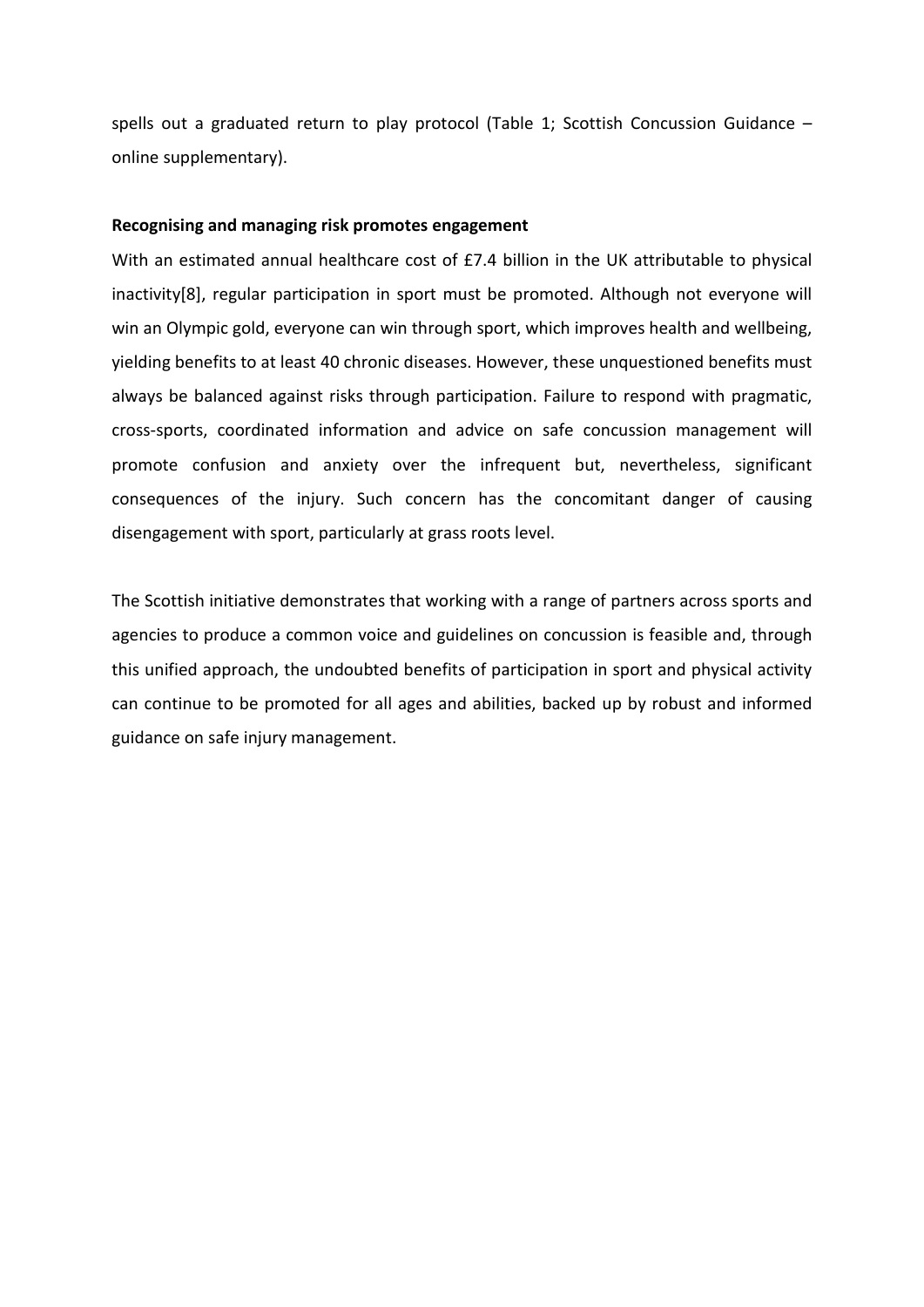# **References**

1 Kirkwood, G, Parekh, N, Ofori-Asenso, R, et al Concussion in youth rugby union and rugby league: a systematic review. Br J Sports Med Published Online First 13 January 2015. doi:10.1136/bjsports-2014-093774

2 Roberts, SP, Trewartha, G, England, M et al. Incidence and nature of medical attendance injuries in English community rugby union. OJSM 2014, 2(12) 2325967114562781, DOI: 10.1177/2325967114562781

3 England Professional Rugby Injury Surveillance Project Steering Group. England professional rugby injury surveillance project: 2013-2014 season report. 2015 Rugby Football Union, Twickenham 2015

4 McCrory, P, Meeuwisse, WH, Aubry, M et al, Consensus statement on concussion in sport: the 4th International Conference on Concussion in Sport held in Zurich, November 2012. Br J Sports Med 2013;47:250-258 doi:10.1136/bjsports-2013-092313

5 Thomas, M, Haas, TS, Doerer, JJ Epidemiology of sudden death in young, competitive athletes due to blunt trauma. Pediatrics 2011;128(1):e1 doi:10.1542/peds.2010-2743

6 Smith, DH, Johnson, VE, Stewart, W. Chronic neuropathologies of single and repetitive TBI: substrates of dementia? Nature Reviews Neurology 2013;9:211-221 doi:10.1038/nrneurol.2013.29

7 Stewart W, McNamara PH, Lawlor B et al. Chronic traumatic encephalopathy: a potential late and under recognized consequence of rugby union? *QJM* Published Online First 21 May 2015 doi: 10.1093/qjmed/hcv070

8 Public Health England. Everybody Active Every Day: An evidence-based approach to physical activity. Public Health England 2014